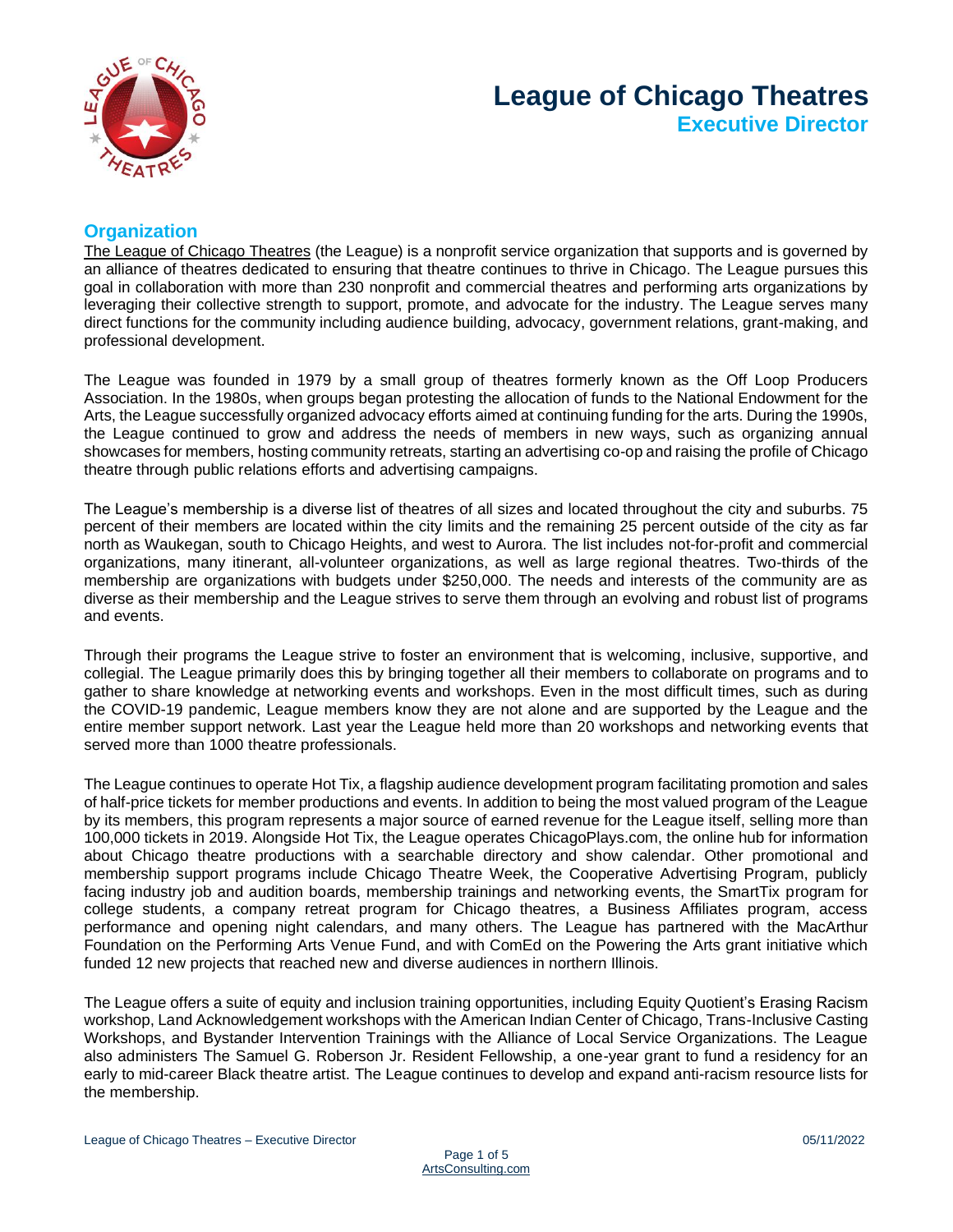The League achieves all their work with a staff of seven full-time employees who perform all operational and programmatic work of the organization. The Board is structured through the bylaws to require representatives from every budget category of the membership, fulfilling a commitment of the League that all voices are heard when decisions are made. Programming is determined by board and staff working together to address the greatest needs in the theatre community. Activities are evaluated through formal and informal feedback from membership, including through regular online evaluations. Responses from the membership guide where the League is succeeding, falling short and where the League needs to focus in the future.

The League has a 30-member board led by Chair Heidi Thompson Saunders who meet six times a year. Deb Clapp has served as Executive Director for 15 years and will conclude her tenure in Summer 2022. For the fiscal year ending June 30, 2020, the League reported a total revenue of \$1.2 million and total expenses of \$1.5 million.

## **Community**

Chicago is the third largest city in the United States with a population of 2.7 million residents. Located along the shores of Lake Michigan, the city has a unique spirit and community distinct from large cities on the two coasts. Known for a robust cultural life, ranging from passionate sports fans to world-renowned architecture and its own renowned styles for pizza and hot dogs, Chicago is a diverse and vibrant place to live drawing individuals from all over the world. The city has one of the strongest theatre communities in the United States, with the League's vast membership including nationally recognized regional institutions with five Tony-award winning theaters, many midsized and emerging theatres of all sizes and artistic visions, and the five downtown theatres that make up Broadway in Chicago.

Chicago is often described as a city of neighborhoods, with 77 distinct communities characterized for their unique flair and offerings of local restaurants, businesses, and entertainment options. Chicago has a robust public transportation system, two international airports directly connected to local trains, and pre-pandemic job growth rate of 4 percent that outpaced the country in 2021. The Chicago Park District is the largest in the United States, with more than 8,800 acres of green space and 600 parks. Millennium Park, which opened in 2004, is the home to a host of summertime concerts at Jay Pritzker Pavilion and a variety of festivals, including Lollapalooza, the Chicago Blues, Gospel Music, and Jazz Festivals, and many more.

From a business perspective, Illinois is home to 36 Fortune 500 companies, 10 of which are headquartered in Chicago, including Boeing, McDonald's, United Airlines Holdings, Mondelez International, and Conagra Brands. Chicago's technology sector is growing rapidly, with nearly 100,000 workers in the city who enhance technological innovations world-wide. Over 5,000 foundations are based in Chicago include major arts funders including the John D & Catherine T MacArthur Foundation, the Joyce Foundation, the Prince Family Foundation, the Walder Foundation, the Driehaus Foundation, and many others.

Chicago embraces and celebrates its diversity. The 2020 Census found a city population that was 30 percent Latino, 29 percent African American, 7 percent Asian, and 31 percent white, with a growing multi-ethnic population. Chicago's cultural community strives to engage and support Chicagoans of all backgrounds in creative expression. Forty languages are spoken in Chicago households, with Spanish and Polish being the most common. Home to a vibrant LGBTQ+ community, Chicago is currently led by its first openly gay mayor, Lori Lightfoot, and includes North Halsted, the country's first officially designated gay neighborhood, and has a full month of Pride celebrations each year.

Sources: choosechicago.com, chicago.gov, census.gov, bls.gov, leagueofchicagotheatres.org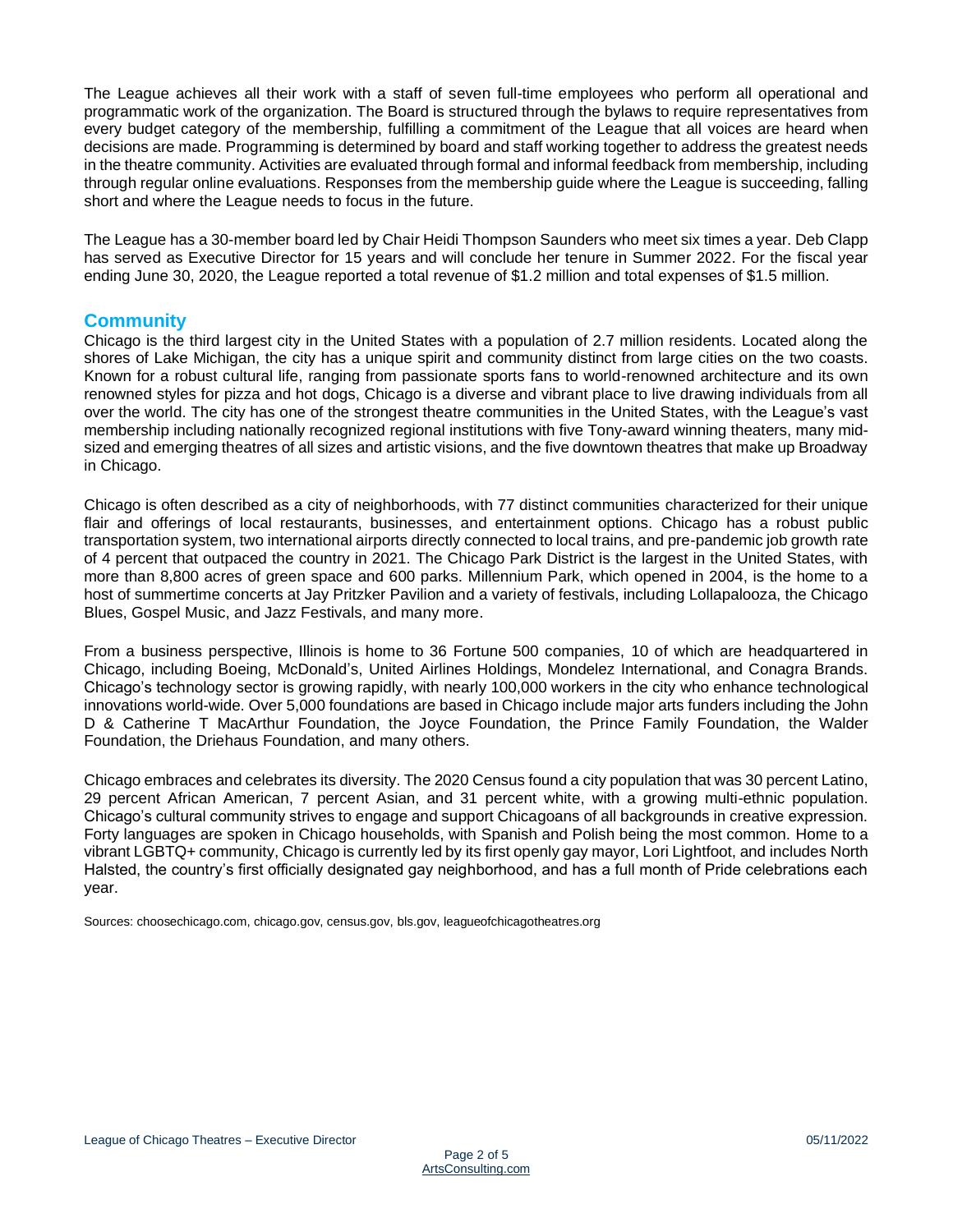## **Position Summary**

The Executive Director will be an inspirational, creative, and forward-thinking industry shaper with an exceptional understanding of the dynamics of cultural ecosystems in the United States. The Executive Director will have a passion for the performing arts, and solid managerial experience that can leverage the infrastructure of a small nonprofit to secure and prioritize the use of resources to create efficient and effective impacts for constituents. The individual will be responsible for leading and structuring the League's activities in a manner that successfully brings people together under one tent and strategically builds financial, social, and creative capital for the organization. The Executive Director will be accountable for collaborating with the board of directors in setting the long-term and implementing the short-term strategic vision and goals of the League. This individual will serve as the public face of the League, including in the organization's relationship to funders and civic leadership and by engaging in local, regional, and national dialogues to the benefit of the Chicago community.

## **Roles and Responsibilities**

#### **Visionary Leadership and Strategic Partnerships**

- **•** Provide dynamic, visionary, and strategic leadership and direction.
- Build awareness and engagement within and without the theatre community in Chicago through intentional and creative communication and partnership strategies.
- Strengthen the League's commitment to Equity, Diversity, Inclusion, and Anti-Racism in all its communications, trainings and activities, as well as internal practices such as hiring and board recruitment.
- Guide and partner around effective collective advocacy efforts at the municipal, state, and federal levels that benefit the theatre ecosystem.
- Build the League's vital relationships with colleagues in the field, including the City of Chicago, funders, partners, and related local and national networks.
- Leverage the resources and capabilities of members and partners for broader and deeper effectiveness in community initiatives than the League can do within its own budgets and human resources.
- Strategically build resources through fundraising, entrepreneurship, and innovative partnerships, with a particular eye towards building the League's capacity through community-wide efficiency efforts.

#### **Organizational Management and Sustainability**

- Manage the League's plans and commitments with a realistic understanding of the capacity of its human, financial, and technological resources.
- Develop and oversee an annual budget for board approval and manage the League's resources within the budget guidelines while maintaining its fiscal responsibility.
- Continually evaluate and evolve the League's programs, services, and business model through considerations of community impact, long-term sustainability, and risk.
- Serve as the League's primary development and fundraising officer, taking a central role for both individual and institutional contributions to the League's finances and overall resources.
- Seek out new sources of contributed and earned revenues through a lens of 'growing the pie'.
- Foster a dynamic awareness of developments in technology and other related industries and how those developments can be engaged to benefit the arts.
- Inspire, motivate, and mentor a dedicated staff to accomplish the League's strategic goals, provide quality service to membership, and spur ongoing innovation that addresses changing times and circumstances.
- Foster a healthy and welcoming work environment that encourages a trust-based dynamic, a collaborative atmosphere, staff ownership of programs and strategies, ongoing professional development, and staff satisfaction.
- Support operations and administration of the board of directors by advising and interfacing with board members and staff, keeping the board informed of developments in the organization, membership, and community.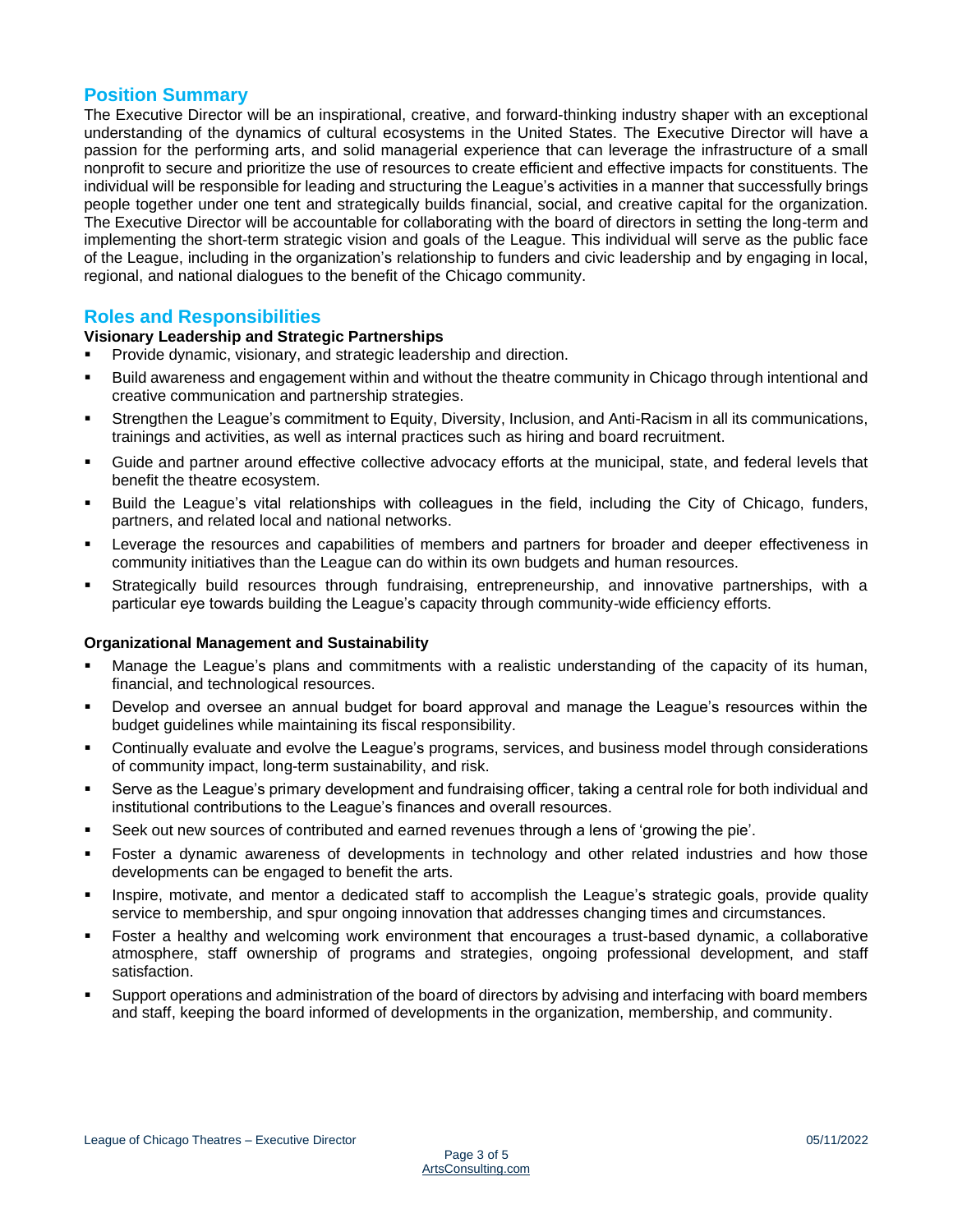#### **Member Engagement and Support**

- Maintain an up-to-date understanding of the theatre landscape in Chicago, including current and longstanding challenges, dynamics and differences between segments of the membership, and the evolving leadership landscape and operational models throughout the community.
- Champion theatre professionals and advocates as a visible spokesperson and thought leader for theatre in the city, as well as serving as a spokesperson throughout Illinois and across the nation on behalf of the community.
- Effectively leverage the energy and enthusiasm of the membership with respect and an understanding of the obligations members and artists have in their daily lives.
- Design, manage, and strategically balance programming run by the League on behalf of membership with providing training and resources to build the capacity of members so they can operate more effectively.
- Embrace an open-door policy to members and facilitate the establishment and strengthening of relationships between members to anchor and grow the sense of a mutually supportive community.

## **Traits and Characteristics**

The Executive Director will be a collaborative and visionary leader with a strong orientation towards deep listening and human understanding to foster authentic relationships with people of all kinds. The Executive Director will be motivated by spending time with individuals inside and outside the membership and staff and identifying practical ways to build partnerships and secure resources to drive transformational impact across the Chicago theatre scene. This individual will regularly support and empower the staff and engage actively on a peer basis with the board of directors. This individual will be an exemplary spokesperson for the value of theatre and its crucial role in the vibrancy of quality of life for the people who reside in and visit Chicago.

Other key competencies of the role include:

- **Leadership and Diplomacy** The emotional and relational ability to engage a variety of stakeholders who have differing opinions and bring them together in an overarching common purpose and coordinated efforts.
- **Creativity and Forward Thinking –** The capability to combine an understanding of historic structures and data with current dynamics to develop effective new strategies that are uniquely appropriate for this place and this time.
- **Planning and Project Management** The ability to clearly define priorities and balance competing goals with available resources to establish clear courses of action, and then to follow through with a team to execution those actions while embracing high adaptability to changing circumstances.
- **Self-Starting and Goal Orientation** The inclination to pro-actively take responsibility for establishing specific, relevant, and attainable goals, and to have daily efforts driven by personal initiative and a sense of fulfillment gained from forward progress.

## **Qualifications and Requirements**

A demonstrated ability to develop and communicate clear visions and build operational plans supporting those visions is required. A clear track record of management experience, preferably managing staff and budgets in a nonprofit organization environment, is essential. Demonstrated knowledge and applied experience around equity, diversity, inclusion, anti-racism initiatives, and overall cultural competency is highly valued. Exceptional communication skills in a variety of mediums, including in print, radio, television, and online interviews, and the ability to adapt quickly to a variety of constituencies and situations will be used daily. Experience in advocacy and government relations is recommended, as well as experience authentically building relationships in new communities. A strong working knowledge of performing arts management and theatre production is beneficial, as is knowledge of the Chicago cultural and funding environment.

## **Compensation and Benefits**

The League offers a competitive salary commensurate with results-oriented experience. The benefits package includes paid time off as well as medical and dental insurance programs. The starting salary is expected to be in the range of \$120,000 to \$130,000.